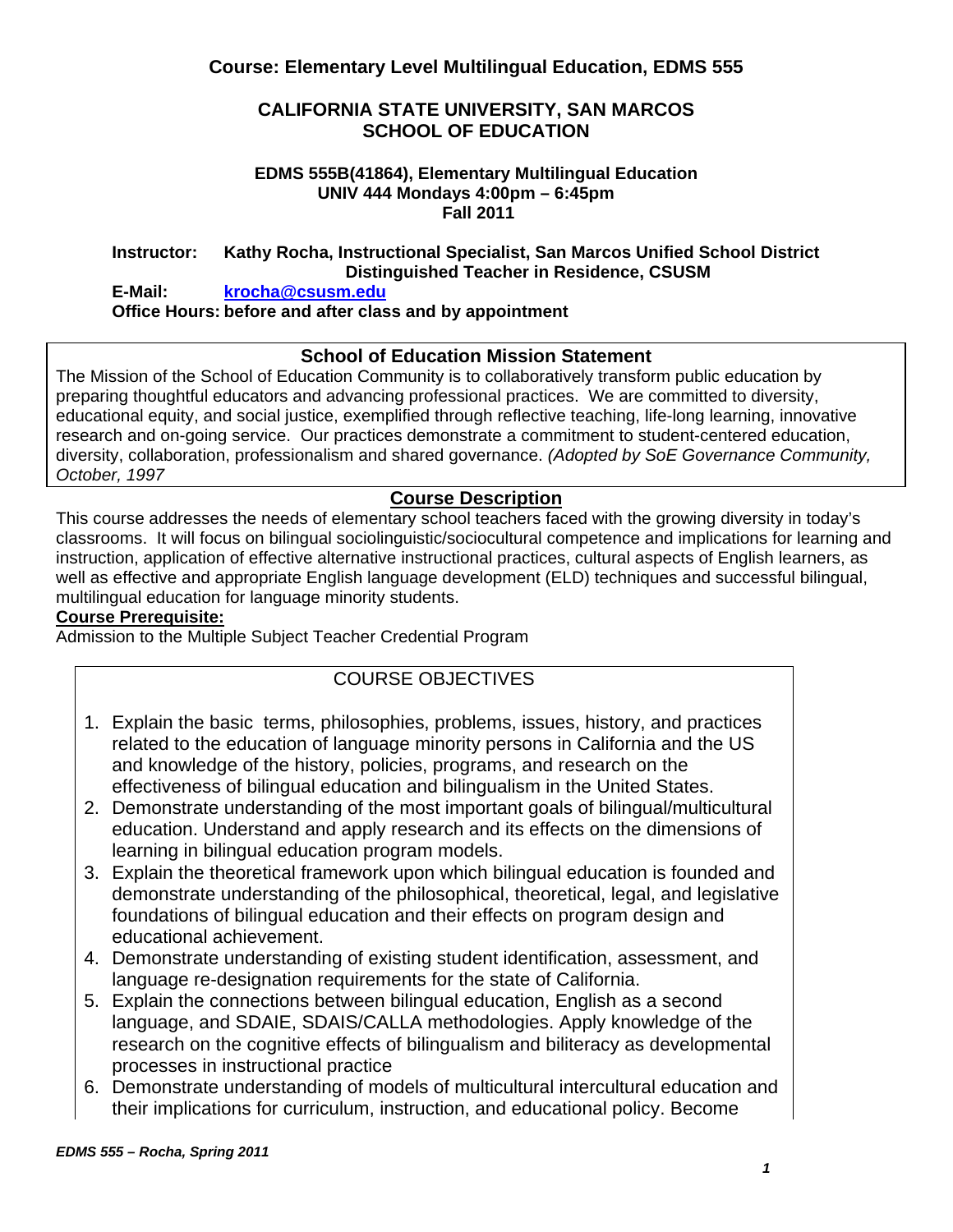cognizant of the fact that students' motivation, participation, and achievement are influenced by an intercultural classroom climate and school community.

- 7. Gain knowledge and understanding pertaining to similarities and differences between, contributions of, exchanges between, and varying perspectives of the populations referenced in *the Non- Discrimination Policy of the State of California*
- 8. Demonstrate knowledge of the transferability between primary and target language with the understanding that the level of transferability is affected by the level of compatibility and may vary among languages.
- 9. Promote authentic parental participation that includes learning about school systems, assuming leadership roles and affecting policy and understanding of the family as a primary language and cultural resource.

## **Required Texts:**

Jana Echevarría; Mary Ellen Vogt; Deborah J. Short, Making Content Comprehensible for Elementary English Learners: The SIOP® Model, **ISBN-10** 0-205-62756-0 **ISBN-13** 978-0-205-62756-1 http://www.coursesmart.com/9780137022212? instructor=220153

 English-Language Development Standards for California Public Schools K-12 (You can download The ELD standards from the CDE website (www.cde.ca.gov). Cougar Courses– assigned articles

## **Recommended Text:**

 Bacon. ISBN-13:978-0-13-118000-0. An ebook is available for this text Quiocho, A. & Ulanoff, S. (2009) *Differentiated Literacy Instruction for English Language Learners.* Allyn &

## **Authorization to Teach English Learners**

This credential program has been specifically designed to prepare teachers for the diversity of languages often encountered in California public school classrooms. The authorization to teach English learners is met through the infusion of content and experiences within the credential program, as well as additional coursework. Students successfully completing the program receive a credential with authorization to teach English learners. (*Approved by CCTC in SB2042 Program Standards – August 2002*).

# **Student Learning Outcomes**

## **Teacher Performance Expectation (TPE) Competencies:**

The course objectives, assignments, and assessments have been aligned with the CTC standards for the Multiple and Single Subject(s) Credential. This course is designed to help teachers develop the skills, knowledge, and attitudes necessary to assist schools and district in implementing effective programs for all students. The successful candidate will be able to merge theory and practice in order to realize a comprehensive and extensive educational program for all students. The following TPE is addressed in this course:

## **TPE 15**: **Social Justice and Equity**

- Valuing socially equitable teaching, learning, and schooling in a variety of organizational settings
- Incorporating pluralism and divergent perspectives on educating diverse students
- Democratizing public education to achieve social justice and equity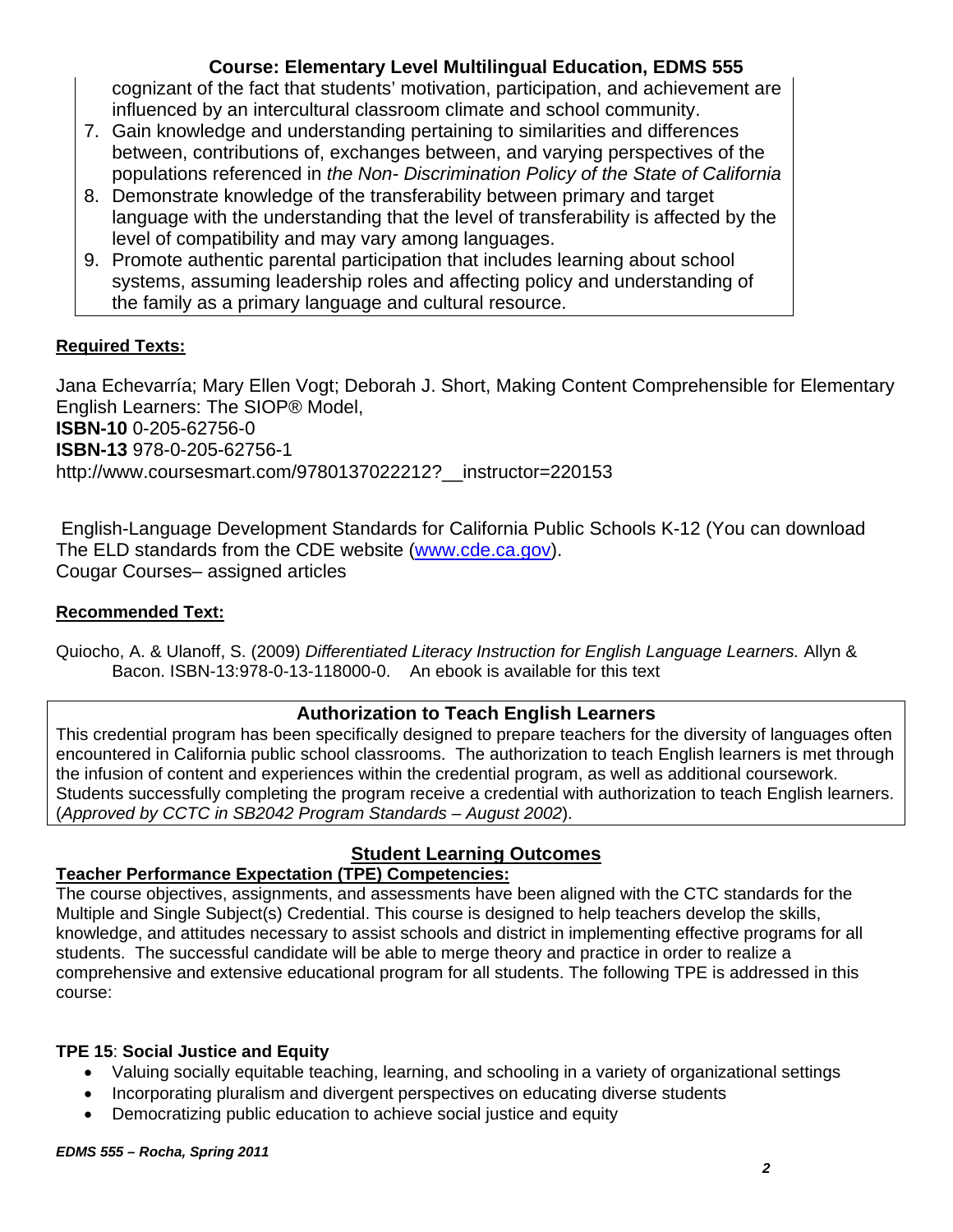#### **Course: Elementary Level Multilingual Education, EDMS 555 California Teacher Performance Assessment (CalTPA):**

system of teacher performance assessment (TPA), to be embedded in the credential program of preparation.<br>At CSUSM this assessment system is called the CalTPA or the TPA for short. Beginning July 1, 2008 all California credential candidates must successfully complete a state-approved

To assist your successful completion of the TPA a series of informational seminars are offered over the course of the program. TPA related questions and logistical concerns are to be addressed during the seminars. Your attendance to TPA seminars will greatly contribute to your success on the assessment.

Additionally, SoE classes use common pedagogical language, lesson plans (lesson designs), and unit plans (unit designs) in order to support and ensure your success on the TPA and more importantly in your credential program.

The CalTPA Candidate Handbook, TPA seminar schedule, and other TPA support materials can be found on the SoE website provided at the website provided: http://www.csusm.edu/education/CalTPA/CalTPA.html

## **Integrated Credential Program Attendance Policy**

Due to the dynamic and interactive nature of courses in the School of Education, all students are expected to attend all classes and participate actively. For this ICP class, students missing more than one class session cannot earn an A or A-. Students missing more than two class sessions cannot earn a B or B+. Students missing more than three classes cannot earn a C+. Arriving late or leaving early by more than 20 minutes counts as an absence. Notifying the instructor does not constitute an excuse. All assignments must be turned in on due date even in case of an absence. *(Adopted by the ICP faculty August 2011).* 

## **Students with Disabilities Requiring Reasonable Accommodations:**

Students with disabilities who require reasonable accommodations must be approved for services by providing appropriate and recent documentation to the Office of Disable Student Services (DSS). This office is located in Craven Hall 4300, and can be contacted by phone at (760) 750-4905, or TTY (760) 750-4909. Students authorized by DSS to receive reasonable accommodations should meet with their instructor during office hours or, in order to ensure confidentiality, in a more private setting.

## **Course Requirements:**

| • Attendance, Participation, & Professional Disposition | 20 points |
|---------------------------------------------------------|-----------|
| • ELL/Immigrant interview                               | 20 points |
| • ELD / SDAIE Lesson Observation & Write-up             | 20 points |
| • Multicultural Literature Annotation and Book Talk     | 5 points  |
| • Critical Assessment Task: SDAIE Lesson Design         | 25 points |
| • Reflective Statements: TPE 15                         | 10 points |
|                                                         |           |

## **ASSIGNMENT DESCRIPTIONS**

#### $1<sub>1</sub>$ **1. Attendance, Professional Disposition, and Class Participation 20 points**

 First is the expectation that you will attend all class sessions prepared to actively participate in class activities, group and individual sharing, and discussions on various topics and assigned reading**.** Points from this category will be deducted in accordance with the ICP attendance policy. Points in excess of 20 will be deducted if more than three classes are missed.

Professional, credentialed educators are evaluated on "performance of non-instructional duties and responsibilities" by their administrators. Punctuality, attendance, collaboration with colleagues, and professionalism fall under this category. Your Professional Disposition is related to how you conduct yourself in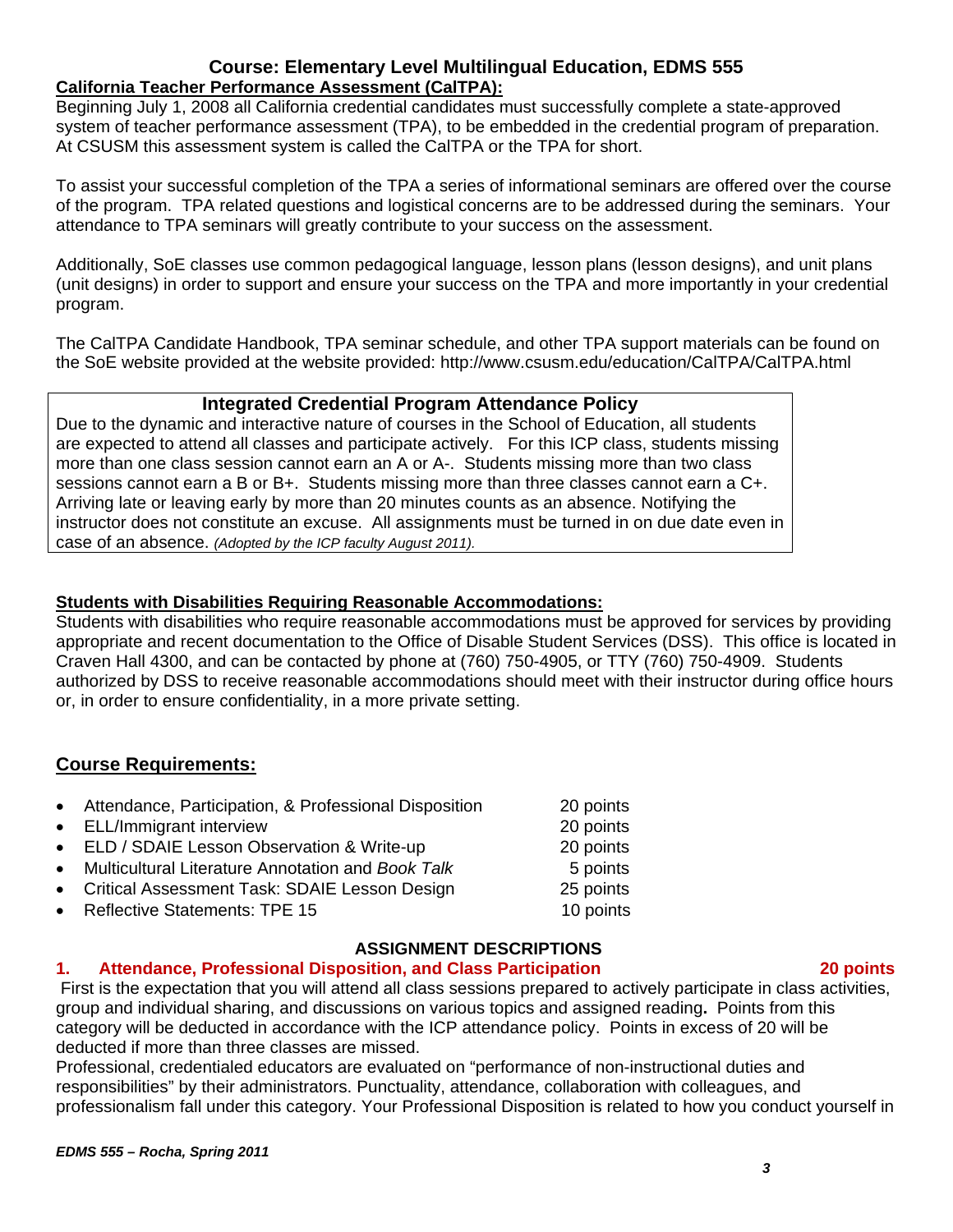*EDMS 555 – Rocha, Spring 2011* 

## **Course: Elementary Level Multilingual Education, EDMS 555**

class and at a school site. Please communicate all attendance issues directly with the instructor. Please see the description below and the CSUSM School of Education's Mission Statement for guidelines.

## **CSUSM School of Education Professional Dispositions**

The California State University San Marcos School of Education fosters the development of the following professional dispositions among our candidates. Candidates increasingly reflect these dispositions in their work with students, families, and communities.

- **Social Justice and Equity:** Candidates appreciate the languages, communities, and experiences learners bring to the classroom. Candidates advocate for and support marginalized communities and individuals.
- **Collaboration:** Candidates learn and practice the skills of collaboration in their coursework and use them in their professional interactions with students, colleagues, parents, caregivers and those in the wider community.
- **Critical Thinking:** Candidates analyze various professional contexts, resulting in more informed decision making about professional practice.
- **Professional Ethics:** Candidates learn to make and act on well-reasoned, principled judgments.
- **Reflective Teaching and Learning:** Candidates critically review their professional practice and the impact it has on student success.
- experiences throughout their career. **Life-Long Learning:** Candidates are committed to actively seeking new knowledge, skills and

#### 2. **ELL/Immigrant Interview**

#### **20 points**

The purpose of this assignment is to better understand the life of an English language learner and/or immigrant living in our country. You will interview an individual who has learned or is learning English as a second language. This adult person can be a fellow student, someone you know, or someone you seek out. Through the interview process, you will find out how the person acquired/is acquiring English and any challenges/successes faced by immigrants as they learn a new language and culture. Guidelines for the interview questions and a rubric for scoring this assignment will be shared in class. Assignments will be submitted to Cougar Courses and brought to class; length 2-3 pages maximum. Detailed information on the expectations for this assignment will be posted and explained in class.

## **3. ELD / SDAIE Lesson Observation & Write-up 20 points**

The purpose of this assignment is for you to see instruction for English Language Learners in action and to observe the strategies teachers implement during instruction, as well as the engagement and interaction of all the students. Detailed instructions and a 'check-list for this observation, as well as a rubric for scoring this assignment will be posted and shared in class. Assignment will be submitted to Cougar Courses and brought to class; length 2-3 pages maximum.

## **4. Multicultural Literature Annotation and Book Talk 5 points**

The purpose of this assignment is to practice evaluating and choosing children's' literature for your classroom with a critical eye towards creating a classroom library that positively reflects the culture and experiences of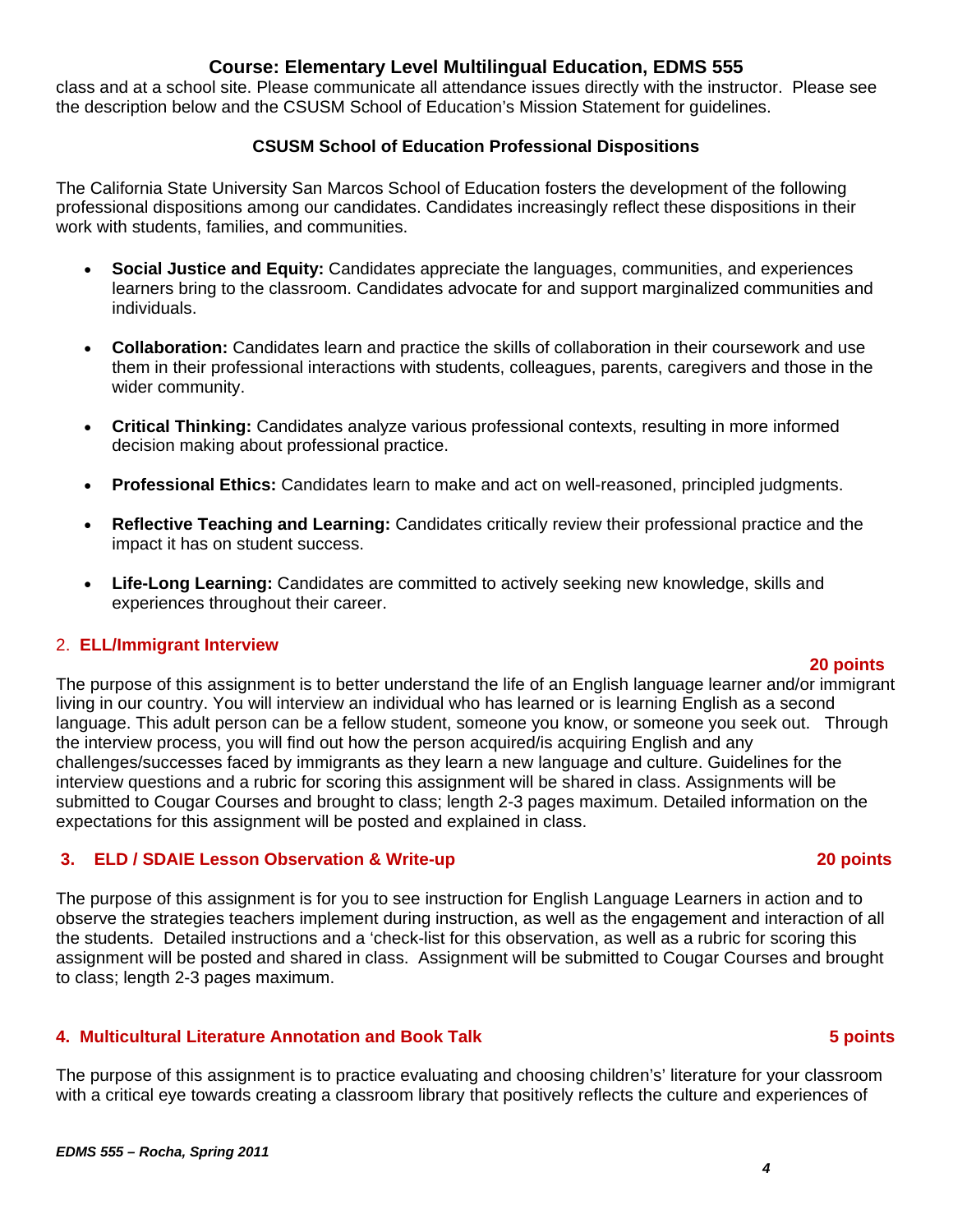your students and their families. Assignments will be submitted and published to Cougar Courses, and you will give a brief 'book talk' to the class. This assignment will be modeled and explained in class**.** 

#### **5. Critical Assessment Task Social Justice and Equity Multicultural Lesson Designs 25 points**

 The purpose of this assignment is to provide differentiated instruction with the sound methodologies, principles, and strategies appropriate for English language learners at 3 different language proficiency levels using the TPA Lesson Design Template. Use *best practices* methodologies and pedagogy for English Learners as you design instructional experiences for your students. Your lesson design will contain:

- Content objective and language objective, posted and explained to students
- Evidence of Lesson Preparation
- Evidence of Building Background
- Evidence of Comprehensible Input
- Evidence of Learning, Scaffolding, and Questioning Strategies
- Evidence of Student Interaction
- Evidence of hands on practice and application of new learning
- Evidence thoughtful lesson delivery
- Evidence of Review and Assessment

You may work in a group of 2 to 4 students to create a Collection of Lesson Designs. Together you will collaborate to select a grade level, content area and Social Justice Theme to center your collection around. Each group member will then individually design a lesson using the Lesson Design Template. Your lesson designs will be submitted and published to Cougar Courses.

Attached to your lesson design will be a Social *Justice and Equity Rationale (*at least one paragraph) which explains how your assignment promotes social justice and equity in your classroom. Please also include an appendix of any supplementary materials you designed or borrowed including black line masters of graphic organizers, worksheets, or assessments. Remember to give credit where credit is due. This assignment and scoring rubric will be posted and fully explained in class.

| oodidi bashoo dha Equity municumum Encravy Ecssoni Dosigns     |                                                                                                                                                                                                                                |                                                                                                                                                                                         |                                                                                                                                                                                  | <b>OUUTHY INDITY</b>                                                                                                                                                              |
|----------------------------------------------------------------|--------------------------------------------------------------------------------------------------------------------------------------------------------------------------------------------------------------------------------|-----------------------------------------------------------------------------------------------------------------------------------------------------------------------------------------|----------------------------------------------------------------------------------------------------------------------------------------------------------------------------------|-----------------------------------------------------------------------------------------------------------------------------------------------------------------------------------|
| <b>Criteria</b>                                                | <b>Developing</b>                                                                                                                                                                                                              | <b>Nearly</b><br><b>Meets</b>                                                                                                                                                           | <b>Meets</b>                                                                                                                                                                     | <b>Exceeds</b>                                                                                                                                                                    |
| <b>SDAI</b><br>Lesson<br><b>Design</b>                         | Candidates know<br>and can apply few<br>of the pedagogical<br>theories, principles,<br>and instructional<br>practices for English<br>learners. English<br>learners do not<br>comprehend key<br>academic concepts<br>and ideas. | Candidates know<br>many pedagogical<br>theories,<br>principles, and<br>instructional<br>practices for<br>English learners,<br>but cannot apply<br>them in a<br>comprehensive<br>manner. | <b>Candidates know</b><br>and can apply<br>pedagogical<br>theories,<br>principles, and<br>instructional<br>practices for<br>comprehensive<br>instruction of<br>English learners. | Candidates know<br>and can apply<br>pedagogical<br>theories, principles,<br>and instructional<br>practices for<br>comprehensive<br>instruction of <b>ALL</b><br>English learners. |
| <b>TPE 15</b><br><b>Social</b><br><b>Justice</b><br>and Equity | Candidates do not<br>address issues of<br>social justice and<br>equity in the<br>classroom, and<br>lessons are not<br>designed for<br>students from                                                                            | Candidates know<br>many issues of<br>social justice and<br>equity, but lessons<br>do not include<br>instructional<br>practices for<br>diverse students                                  | <b>Candidates know</b><br>and can apply<br>issues of social<br>justice and<br>equity in the<br>classroom.<br>Lessons include<br>instructional                                    | Candidates know<br>and apply issues of<br>social justice and<br>equity in their<br>lessons. Lessons<br>apply instructional<br>strategies grounded<br>in theories,                 |

#### **Social Justice and Equity Multicultural Literacy Lesson Designs - Scoring Rubric**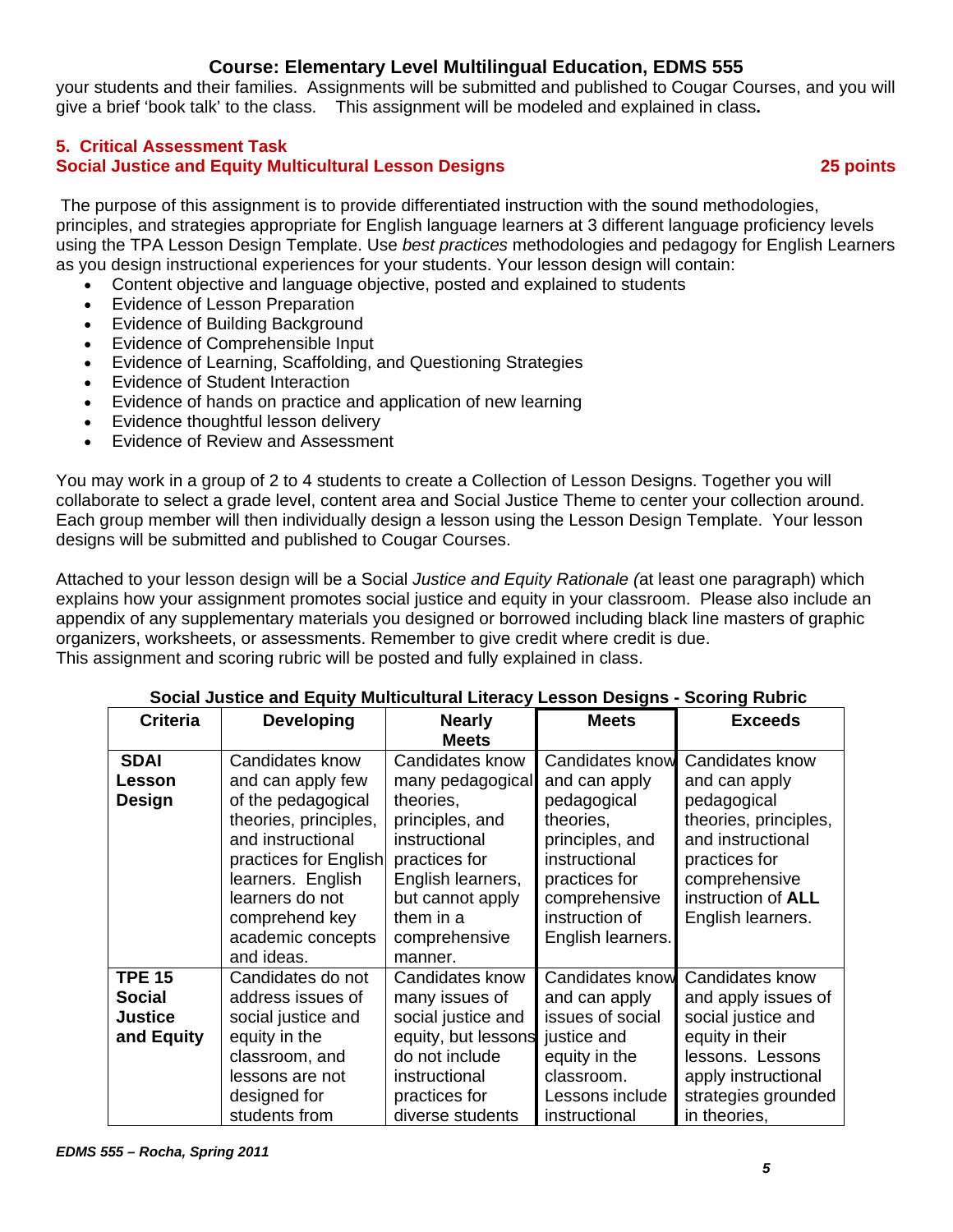| diverse      | and are not   |                   | practices that are principles & ideas of |
|--------------|---------------|-------------------|------------------------------------------|
| backgrounds. | grounded in   | grounded in       | multicultural                            |
|              | theories of   | multicultural     | education, ensure                        |
|              | multicultural | education, and    | equitable outcomes                       |
|              | education.    | provide equitable | for all students from                    |
|              |               | outcomes for      | different                                |
|              |               | students from     | backgrounds, and                         |
|              |               | different         | are designed                             |
|              |               | linguistic,       | collaboratively with                     |
|              |               | cultural, social  | stakeholders                             |
|              |               | and economic      | representing all                         |
|              |               | backgrounds.      | students in the                          |
|              |               |                   | classroom.                               |

## **Lesson Presentations**

Each group will have 10 – 15 minutes to engage the class in either an overview of their lesson designs, or a particular lesson.

## *THIS ASSIGNMENT MUST ADDRESS TPE 15*

#### 6**. TPE Reflective Statement 10 points**

#### In EDM2 555, you are responsible for meeting the Teacher Performance Expectation 15, Social Justice and Equity. In this assignment you will reflect on your past learning and future career concerning creating a socially just and equitable environment for your students. *You must attach your SDAIE lesson plan as an artifact to support your ideas.* You may attach other artifacts which also support your ideas. This reflection and the attached artifacts should be included in your TPE notebook for Clinical Practice as evidence you have met TPE 15. Detailed instructions and instructor assistance will be provided in class. Assignment will be submitted to Cougar Courses.

#### **Grading Standards**

Students have an equal and reasonable opportunity to earn 100 points in this class.

 Students are expected to participate in class activities and demonstrate reflective learning. It is important that students are well prepared for course sessions by completing the readings and assignments scheduled before class meetings. Unless otherwise negotiated with the instructor, all assignments are to be submitted as specified in class on the due date. **Assignments not submitted on due date will lose 10% of earned credit per day.** Assignments should be typed and double-spaced. All work needs to be turned in to Cougar Courses.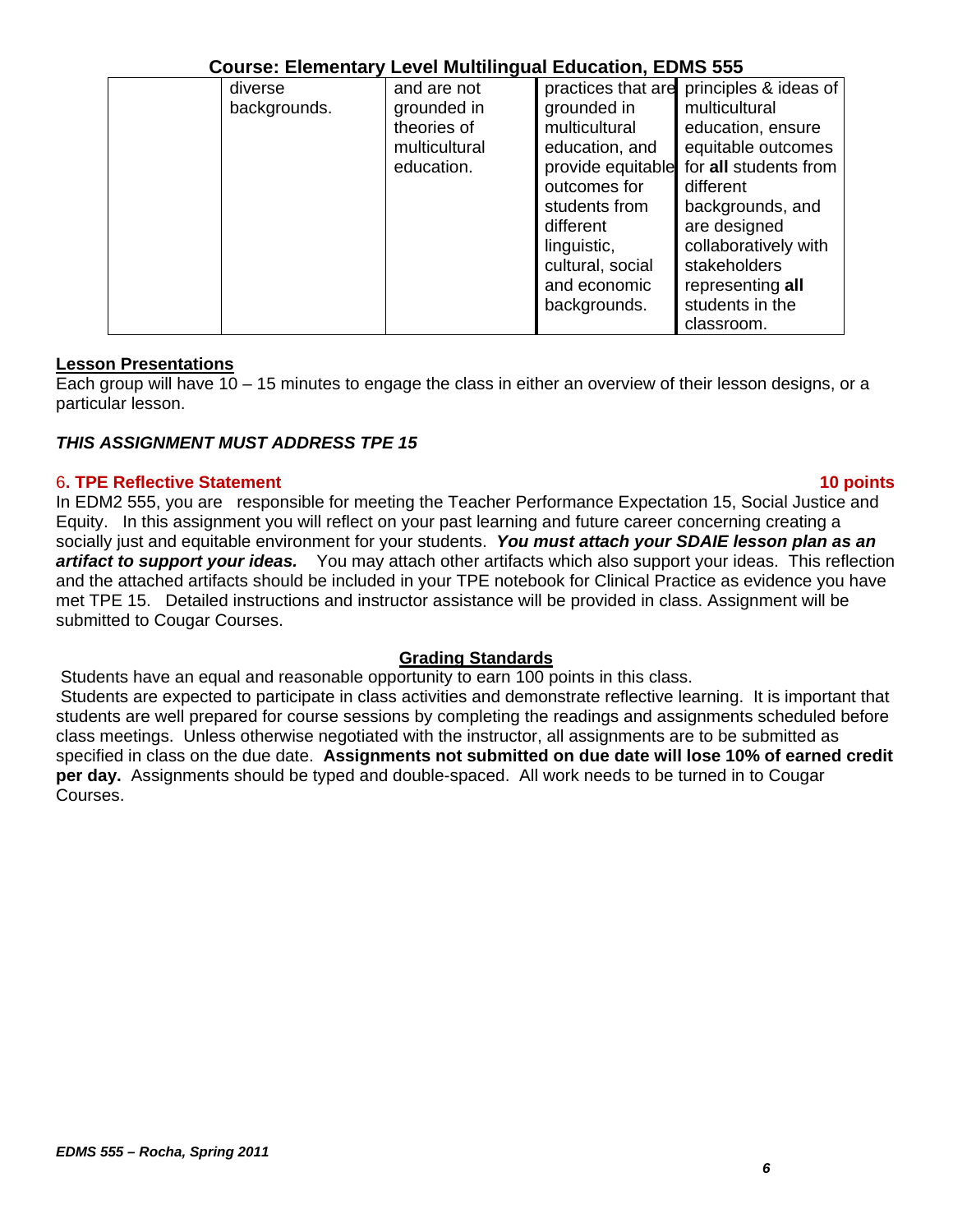The following grading scale will be used with the points students have remaining at the end of class:

| 93-100%…………………A          |  |
|--------------------------|--|
| 90-92%A-                 |  |
| 88-89%B+                 |  |
| 83-87%B                  |  |
| 80-82%B-                 |  |
| 75-7 <u>9%……………………C+</u> |  |
| 72-75C                   |  |
| 70-71C-                  |  |
| 60-69%D                  |  |
| 59% and belowF           |  |

*Note: Students are reminded that the School requires completion of this course with a C+ or higher.* 

#### **All University Writing Requirement:**

Writing requirements for this class will be met as described in the assignments above. Every course at the university, including this one, must have a writing requirement of at least 2500 words. TPA Assessment will count toward this requirement.

#### **CSUSM Academic Honesty Policy:**

"Students will be expected to adhere to standards of academic honesty and integrity, as outlined in the Student Academic Honesty Policy. All written work and oral presentation assignments must be original work. All ideas/materials that are borrowed from other sources must have appropriate references to the original sources. Any quoted material should give credit to the source and be punctuated with quotation marks.

Students are responsible for honest completion of their work including examinations. There will be no tolerance for infractions. If you believe there has been an infraction by someone in the class, please bring it to the instructor's attention. The instructor reserves the right to discipline any student for academic dishonesty in accordance with the general rules and regulations of the university. Disciplinary action may include the lowering of grades and/or the assignment of a failing grade for an exam, assignment, or the class as a whole."

Incidents of Academic Dishonesty will be reported to the Dean of Students. Sanctions at the University level may include suspension or expulsion from the University.

#### **Plagiarism:**

As an educator, it is expected that each student will do his/her own work, and contribute equally to group projects and processes. Plagiarism or cheating is unacceptable under any circumstances. If you are in doubt about whether your work is paraphrased or plagiarized see the Plagiarism Prevention for Students website http://library.csusm.edu/plagiarism/index.html. If there are questions about academic honesty, please consult the University catalog.

#### **Use of Technology:**

Students are expected to demonstrate competency in the use of various forms of technology (i.e. word processing, electronic mail, Moodle, use of the Internet, and/or multimedia presentations). Specific requirements for course assignments with regard to technology are at the discretion of the instructor. Keep a digital copy of all assignments for use in your teaching portfolio. All assignments will be submitted online, and some will be submitted in hard copy as well. Details will be given in class.

#### **Electronic Communication Protocol:**

 *EDMS 555 – Rocha, Spring 2011*  Electronic correspondence is a part of your professional interactions. If you need to contact the instructor, Moodle e-mail is often the easiest way to do so. It is my intention to respond to all received e-mails in a timely manner. Please be reminded that e-mail and on-line discussions are a very specific form of communication, with their own nuances and etiquette. For instance, electronic messages sent in all upper case (or lower case) letters, major typos, or slang, often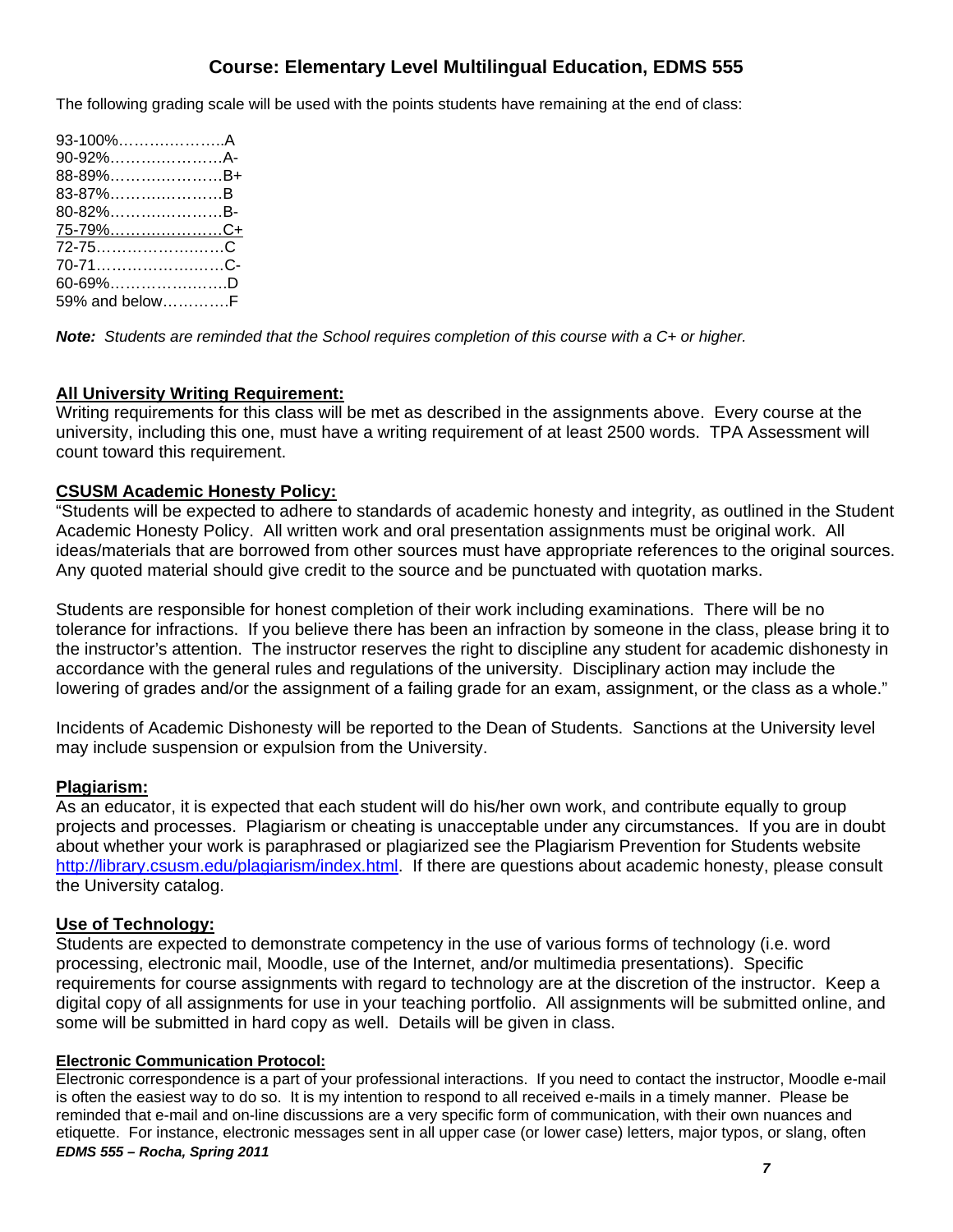communicate more than the sender originally intended. With that said, please be mindful of all e-mail and on-line discussion messages you send to your colleagues, to faculty members in the School of Education, or to persons within the greater educational community. All electronic messages should be crafted with professionalism and care. Things to consider:

- Would I say in person what this electronic message specifically says?
- How could this message be misconstrued?
- Does this message represent my highest self?
- Am I sending this electronic message to avoid a face-to-face conversation?

In addition, if there is ever a concern with an electronic message sent to you, please talk with the author in person in order to correct any confusion.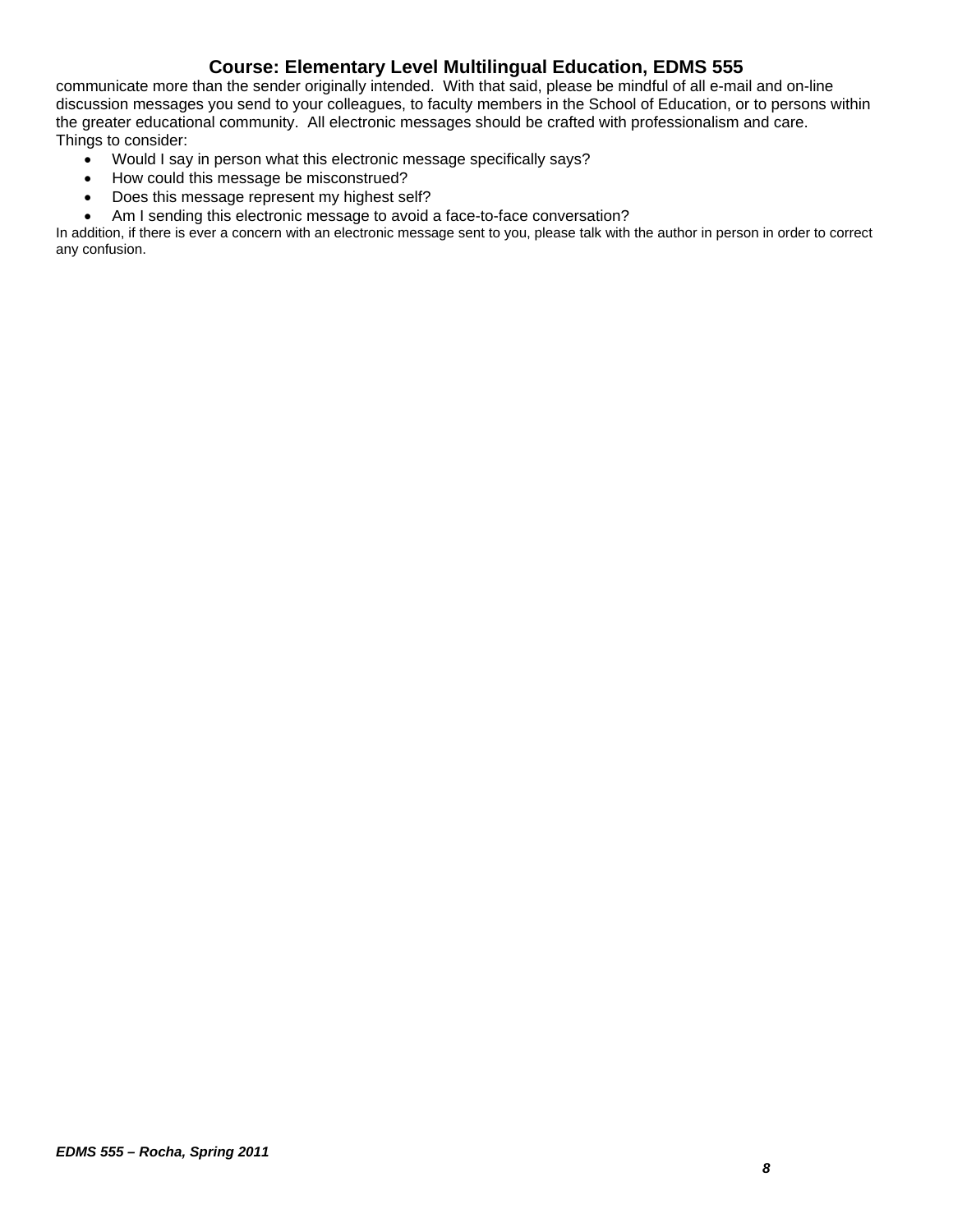**The instructor reserves the right to alter the instructional timeline, add, delete, and /or change topics and assignments in response to individual and class needs.** 

| <b>Date</b>                  | <b>Topic</b>                                                                                                                                                                                                                                                                                                                                    | <b>Assignment</b>                                                                                                  |
|------------------------------|-------------------------------------------------------------------------------------------------------------------------------------------------------------------------------------------------------------------------------------------------------------------------------------------------------------------------------------------------|--------------------------------------------------------------------------------------------------------------------|
| Session 1<br>8/29            | <b>Creating A Classroom Community of</b><br><b>Learners</b><br><b>Getting To Know Your Students</b><br>٠<br>Education in the 21 <sup>st</sup> Century<br>٠                                                                                                                                                                                      | Prepare for next time:<br><b>SIOP Chapter 1</b><br>Diaz Rico Chapter 3                                             |
| Session 2<br>9/5<br>No Class | Labor Day Holiday: NO CLASS<br>Read: Explicit Language Instruction: A<br><b>Key to Constructing Meaning</b><br><b>By Susanna Dutro</b>                                                                                                                                                                                                          |                                                                                                                    |
| Session 3<br>9/12            | <b>Supporting Second Language</b><br><b>Acquisition</b><br>Second Language Acquisition<br>Theories:<br>Implications for teaching students<br>who are learning a 2nd language.                                                                                                                                                                   | <b>Preview: Interview</b><br>Prepare for next time:<br><b>Diaz-Rico Chapter 5</b>                                  |
| Session 4<br>9/19            | <b>Supporting Second Language</b><br><b>Acquisition</b><br><b>CELDT Testing</b><br>Assessment<br>Programs, Services, Resources                                                                                                                                                                                                                  | Prepare for next time:<br>Print out ELD standards and read the<br>Introduction pgs.11-15.<br><b>SIOP Chapter 2</b> |
| Session 5<br>9/26            | <b>Meeting Student Needs &amp; Making</b><br><b>Instructional Decisions.</b><br>California English Language<br>٠<br>Development Standards and Levels<br>of Proficiency<br>Aligning California Content<br>$\blacksquare$<br>Standards with English Language<br><b>Development Standards</b><br>Writing Content and Language<br><b>Objectives</b> | <b>Due: Interview</b><br><b>Preview: Observation</b><br>Prepare for next time:<br><b>SIOP Chapter 11</b>           |
| Session 6<br>10/3            | <b>Meeting Student Needs &amp; Making</b><br><b>Instructional Decisions.</b><br>Using the ELD Standards and the<br>CA Content Standards to Design<br><b>Standards Based Instruction</b>                                                                                                                                                         | Prepare for next time:<br><b>SIOP Chapter 3</b>                                                                    |